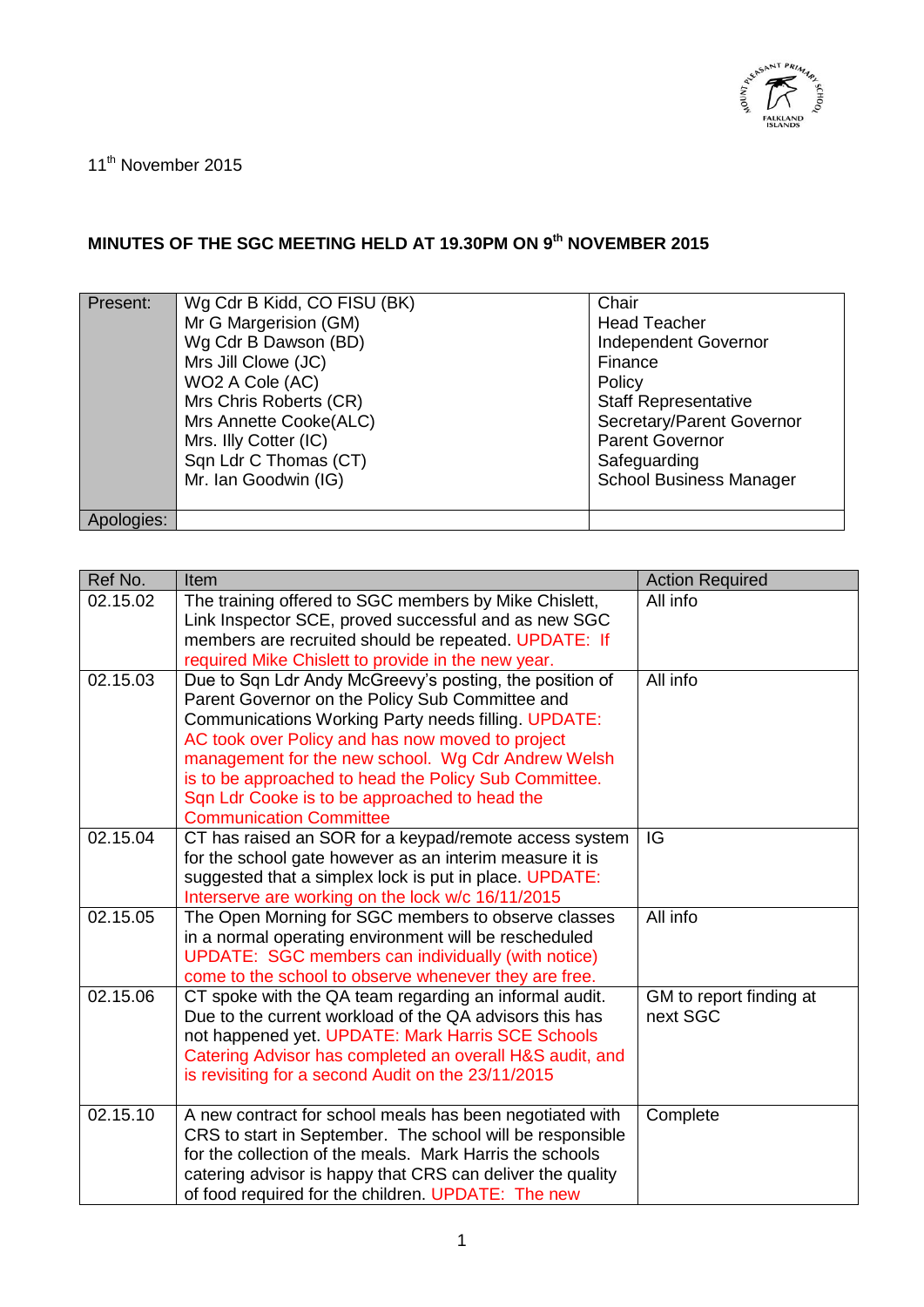

|          |                                                                                                                   | <b>ISLANDS</b>           |
|----------|-------------------------------------------------------------------------------------------------------------------|--------------------------|
|          | school meals have now been in place since the start of the                                                        |                          |
|          | new school year in September 2015. These are running                                                              |                          |
|          | successfully. The cost of these meals is the same as the                                                          |                          |
|          | DMR (Daily Meal Rate). All advice taken is that the meals                                                         |                          |
| 07.15.01 | are well balanced diet.                                                                                           | All Info                 |
|          | To reduce ICT payments GM is to speak to SCE to see if<br>help can be obtained and to Sure to negotiate a better  |                          |
|          | package. UPDATE: Sure was approached and the school                                                               |                          |
|          | was put on a Platinum Business Package. HQ SCE are                                                                |                          |
|          | going to fund this package.                                                                                       |                          |
| 07.15.03 | Astro turfed playground will not be moving to new school                                                          | Ongoing                  |
|          | build BK to obtain plans to new build and access what will                                                        |                          |
|          | be needed.                                                                                                        |                          |
| 07.15.04 | 95% of school policies are on DII. UPDATE: GM and AC                                                              | GM to publish on the     |
|          | met and it was decided that these policies should be on                                                           | school website           |
|          | the school website and not DII.                                                                                   |                          |
| 11.15.05 | BK was welcomed as the new SGC Chair.                                                                             |                          |
| 11.15.01 | GM talked the SGC through his Head Teachers report.                                                               | All Info                 |
|          | Please refer to your copy.                                                                                        |                          |
| 11.15.02 | BK advised that there are no safeguarding concerns at                                                             | All Info                 |
|          | school other than the contract with SAAFA for a social                                                            |                          |
|          | worker has expired. It was explained that if there are any<br>social care issues the school can call the UK SAAFA |                          |
|          | Helpline and that also we can approach the social care                                                            |                          |
|          | provided by the Falkland Islands Government.                                                                      |                          |
| 11.15.03 | BK advised there are no Health and Safety issues.                                                                 | All info                 |
| 11.15.04 | BK advised that our Early Year Unit (EYU) was not                                                                 | GM to update accordingly |
|          | compliant to new legislation brought in on the 01/09/2014.                                                        | Ongoing                  |
|          | Requirements were 1 x Level 3 and 1 x Level 2                                                                     |                          |
|          | qualifications or a qualified teacher. BK and GM advised                                                          |                          |
|          | CBF of this requirement and advised him that the                                                                  |                          |
|          | Directorate Children and Young People (DCYP) and the                                                              |                          |
|          | Service Children's Education (SCE) were seeking                                                                   |                          |
|          | someone with the right qualifications. If someone could                                                           |                          |
|          | not be found the EYU would have to close. SCE is not                                                              |                          |
|          | mandated to provide care for 2-3 year olds but were still                                                         |                          |
|          | actively seeking provision.                                                                                       |                          |
|          |                                                                                                                   |                          |
|          | DCYP confirmed that they could provide a qualified<br>teacher and Mrs Carol Morgan arrived on the 6 <sup>th</sup> |                          |
|          | November 2015 and commenced work that day. She will                                                               |                          |
|          | cover the EYU until she retires and returns home on the                                                           |                          |
|          | 11 <sup>th</sup> December 2015.                                                                                   |                          |
|          |                                                                                                                   |                          |
|          | An advert has been placed and there have been 5                                                                   |                          |
|          | applications. The successful applicant will be hopefully                                                          |                          |
|          | offered the position this week and this will cover for the                                                        |                          |
|          | next 2 terms.                                                                                                     |                          |
|          |                                                                                                                   |                          |
|          | DCPY appear happy to fund the EYU and this means that                                                             |                          |
|          | this Unit can remain open.                                                                                        |                          |
|          | The EYU is now offering 5 x morning and 4 x afternoon                                                             |                          |
|          | sessions to 4 children per session.                                                                               |                          |